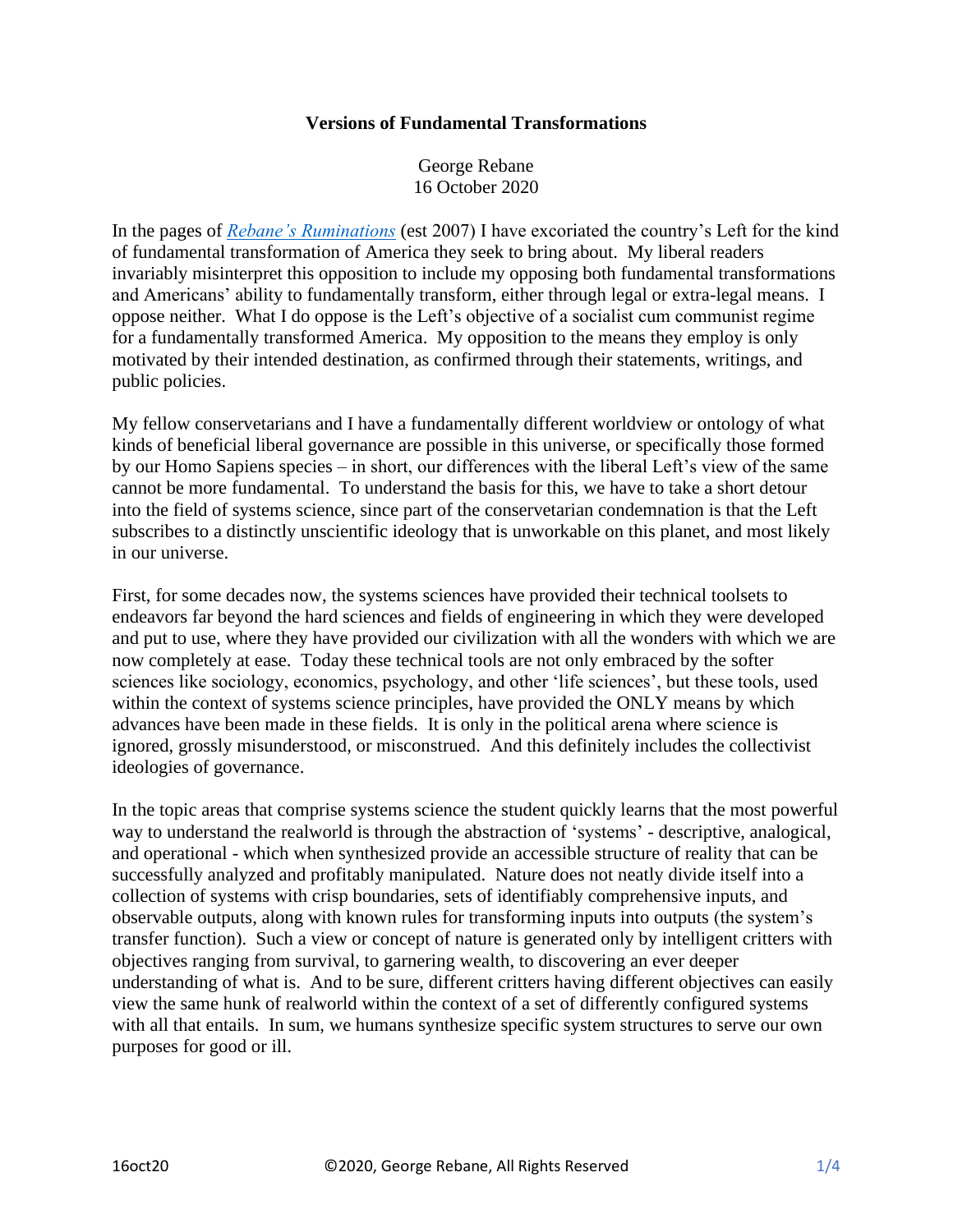The easiest kind of system to conceive and understand is the comprehensive linear system with prescribed inputs and outputs, and an assumed easy to formulate and compute transfer function. (For now, think of 'linear' as providing outputs proportional to inputs.) The key word here is 'comprehensive' which invites the system thinker to have the system be overly expansive, handle lots of inputs (known and unknown), and deliver an equally large set of outputs (known and unknown). With such a picture of reality at hand (e.g. the operation of an economy or the educational performance of a curriculum in a school system), the desire then is to twiddle with the knobs on the transfer function and play with various inputs and their values, to get the system to predict and produce an acceptable, good, or even the best output.

To accomplish any of that in the political arena of governance requires that there be some common understanding of how the system outputs map into a quantitative measure of 'good' so that competing tweaks and inputs can be evaluated to determine which is better or, hopefully, best. This quantitative measure of good is called a 'utility function' or 'figure of merit' (FOM). The formulation of such an FOM is completely subjective (there science is silent), and is therefore a political enterprise. And therefore, its development is usually passed over, simply because people cannot agree or don't want that part of system operation to become transparent. This means that the system will be operated according to the happenstance of who currently holds political power. Which, in turn, means that ignorance rules. And recognizing this, the ignorant do their best to insulate themselves from any and all bad results which such system operation will inevitably produce. This is the real face of politics.

Nature in its manifest complexity has avoided all this by evolving through the creation and integration of countless small functional units which we may characterize as lots and lots of very tiny systems. This approach distributes both control and knowledge over wide areas, and lets these little systems function with very simple transfer functions (requiring less computation and stored data) and simple FOMs. In nature systems, that attempt to evolve into large centrally controlled complexes, break, often catastrophically. The sustained richness and robustness in nature comes from the complex capabilities that arise from cooperative functioning of all the interacting little systems. We techies label such an unpredictable capability as an *emergent property*, such unpredictable properties also emerge in artificially contrived systems.

For example, emergent properties are almost mystical and wondrous in their kind, number, and workings. So much so, that no one could predict all the things that, for example, a simple molecule would be capable of which consists of an oxygen atom combined with just two hydrogen atoms, oriented at 105 degrees apart and sharing their single electrons with the oxygen's 8 electrons. Putting these atoms together creates a magnificent molecule capable of unimaginable and unpredictable feats when these combine into their solid, liquid, or gaseous states.

With this understanding we may look ahead and anticipate equally marvelous outcomes from what emerges from the combination of tens/hundreds of smaller, simpler, in- and inter-dependent social jurisdictions. Unfortunately, our sad history speaks to us across generations of murdered millions and even more millions of destroyed lives, confirming that collectivists have understood neither systems nor its science. And today there is no indication that they have gained such understanding as they plan to deliver ever more massive and complex leviathans of governance.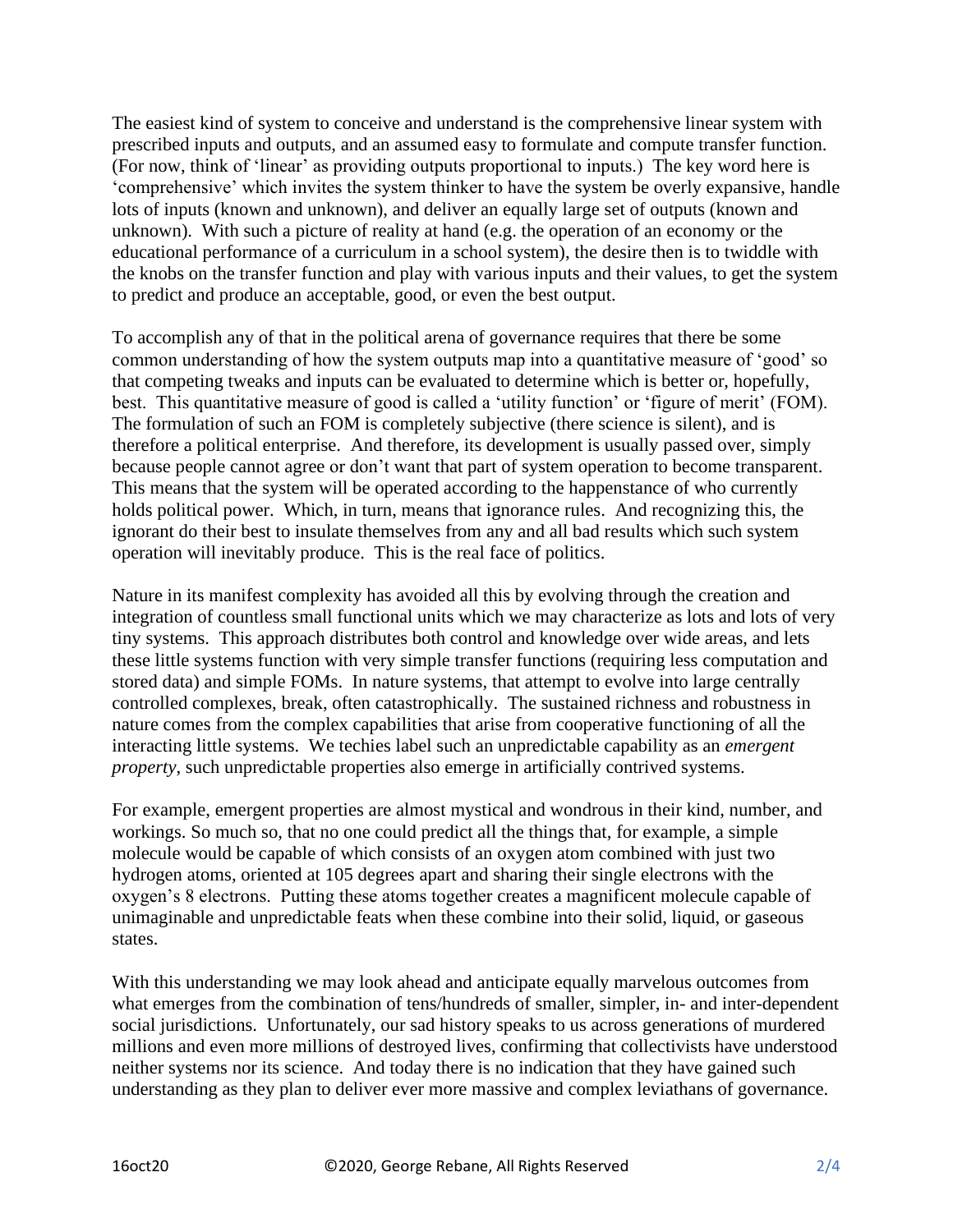However, while not versed in the vagaries of systems sciences, our Founders understood the intrinsic weaknesses that manifest themselves in large and complex centrally controlled human organizations (which today we may understand better as 'systems'). They instinctively knew how difficult it would be to predict the performance of any assemblage of government bureaus and agencies often working at unknown cross-purposes to each other, and being insulated from the elected politicians representing the people. After all, it was our Founders who perceived a government acting as the servant of the people, and not the other way around, that would provide a social order which could deliver the benefits of life, liberty, and successful pursuits of happiness. And so they bequeathed us American federalism, a system of distributed government consisting of states and local governments, each enabled in its own domain to pursue its own ends according to its own lights, all the while aware of what neighboring Americans of similar means and powers were achieving. And the whole system coordinated by a prudently small central government of limited powers that kept its attention mostly on the outside world in order to secure the nation.

De Tocqueville during his 1830s visit to our new republic recorded his amazement at how little Americans in their towns and villages paid attention to the central government in Washington DC. He observed that on the whole they paid scant attention to those distant politicians and bureaucrats, being able to handle their own affairs locally through county and state governments.

So, let's return to the modern versions of regicide, revolution, and reform. Are any of them intrinsically evil? If so, within what scope – globally across nations and cultures, or provincially within nation-states and their component jurisdictions? And most specifically, is the ability or even the existential capability cum threat to violently overthrow the U.S. government really anti-American and unpatriotic as some Americans claim? According to my lights, the answer to that lies in what Americans view as the portents of allowing the current form of governance to endure and evolve organically; or alternatively, the portents of a future that results from a rapid and violent fundamental transformation of today's America.

To be more specific, if at some future time Americans view the then ongoing political happenings promise to transform us into something that, say, ranges between a Venezuela and Maoist China, then there is no doubt that most of us will be reaching for our shootin' irons and assembling in the town squares. A lower chance of that happening will be if our politics promises to turn us more slowly into an oligarchic and corrupt Russia or today's China. This is the danger of the path through so-called 'soft autocracy'. And I'm afraid that we are already a sufficiently inattentive and unread people, that we will most likely allow ourselves to be led quietly into a future that replicates the socialist governance of South Africa or its wealthredistributed northern neighbor Zimbabwe – soft autocracy on the march.

So, who are these people who want this dark future for America, and how can we know them? I want to end this little dissertation with a couple of practical litmus tests, drawn from the hundreds available, that serve to reliably identify anti-American collectivists. The first may be called ['Opportunity v Outcome Madness'.](https://quillette.com/2020/09/29/radicalized-antiracism-on-campus-as-seen-from-the-computer-lab/) In this version the collectivists argue that America is a systemically racist nation because the races – here white, Asian, black – are not 'equally' represented in any of a number of professions, starting with the STEM sector. And the